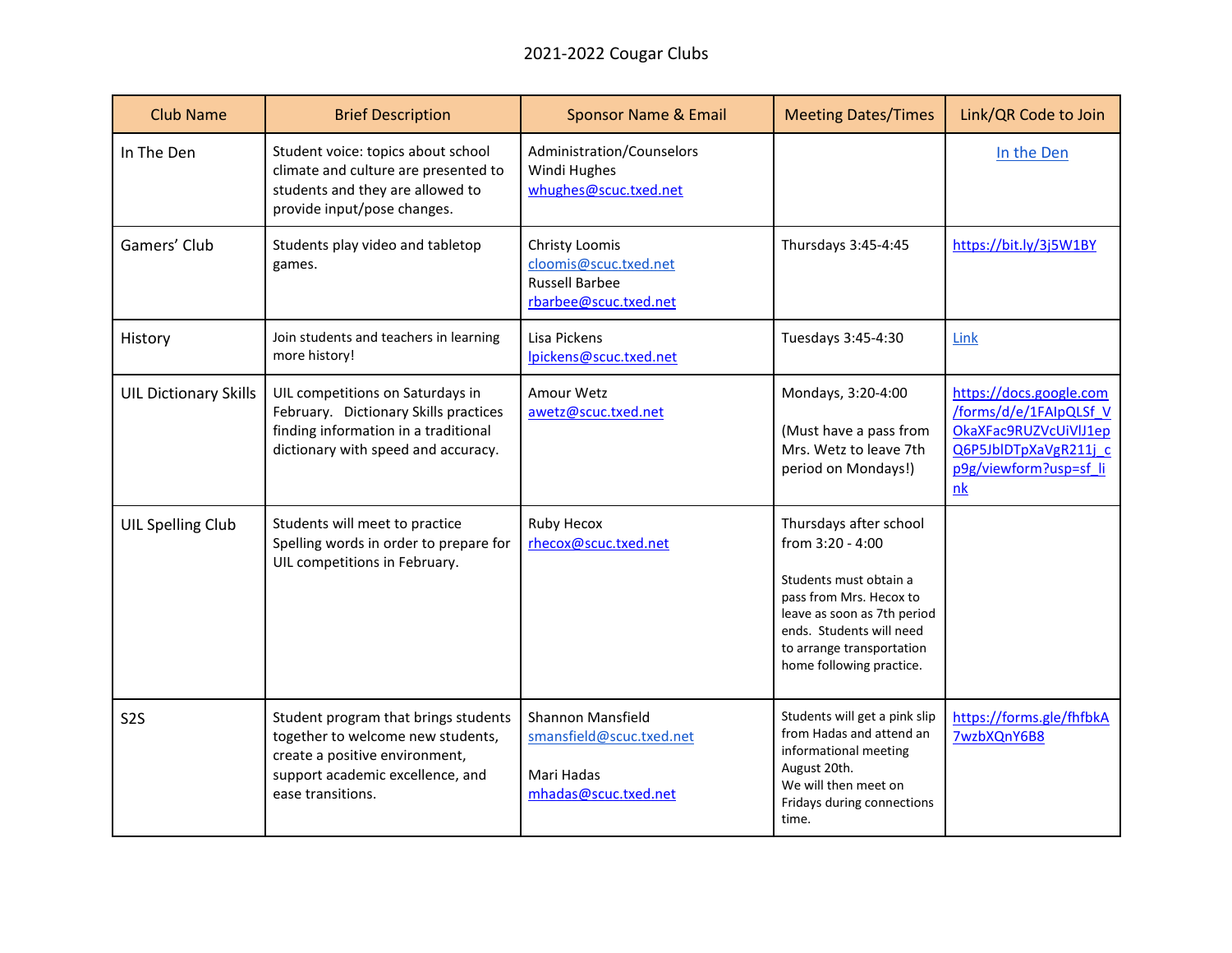| <b>Student Council</b>             | Student driven program that plans<br>the school dances, provides<br>community service, and plans<br>theme weeks.                                                                                 | Mari Hadas<br>mhadas@scuc.txed.net                                                      | Friday-Cougar<br>Connections                                       | https://forms.gle/CTv<br>MkorkXcGiZaY3A |
|------------------------------------|--------------------------------------------------------------------------------------------------------------------------------------------------------------------------------------------------|-----------------------------------------------------------------------------------------|--------------------------------------------------------------------|-----------------------------------------|
| Drama/<br><b>Thespian Society</b>  | A place for students to learn<br>about theatre and get news<br>regarding Dobie and SCUC theatre<br>programs. Also serves as a theatre<br>honors society.                                         | Christopher Swiantkiewicz<br>cswiantkiewicz@scuc.txed.net                               | Every other Tuesday<br>7:45-8:02                                   |                                         |
| The Cougar<br><b>Coloring Club</b> | A place for students to color and<br>doodle their cares away! Feel<br>free to bring any coloring pages or<br>doodle books that you'd like to<br>share with others. We will meet<br>in C106.      | Rebecca Sprouse<br>rsprouse@scuc.txed.net<br>Victoria Roberts<br>vroberts@scuc.txed.net | <b>First and Third</b><br>Tuesday of the month<br>from 3:45-4:30PM | https://forms.gle/Jm6<br>na9zY42DYLN3v9 |
| Lego Builders Club                 | Students are invited to join us for<br>LEGO building challenges! Come<br>create, build and express your<br>creativity with Legos! We supply<br>the Legos and you supply the<br>imagination. B207 | Krystal Jolly<br>kjolly@scuc.txed.net                                                   | Wednesdays after<br>school 3:45-4:45                               |                                         |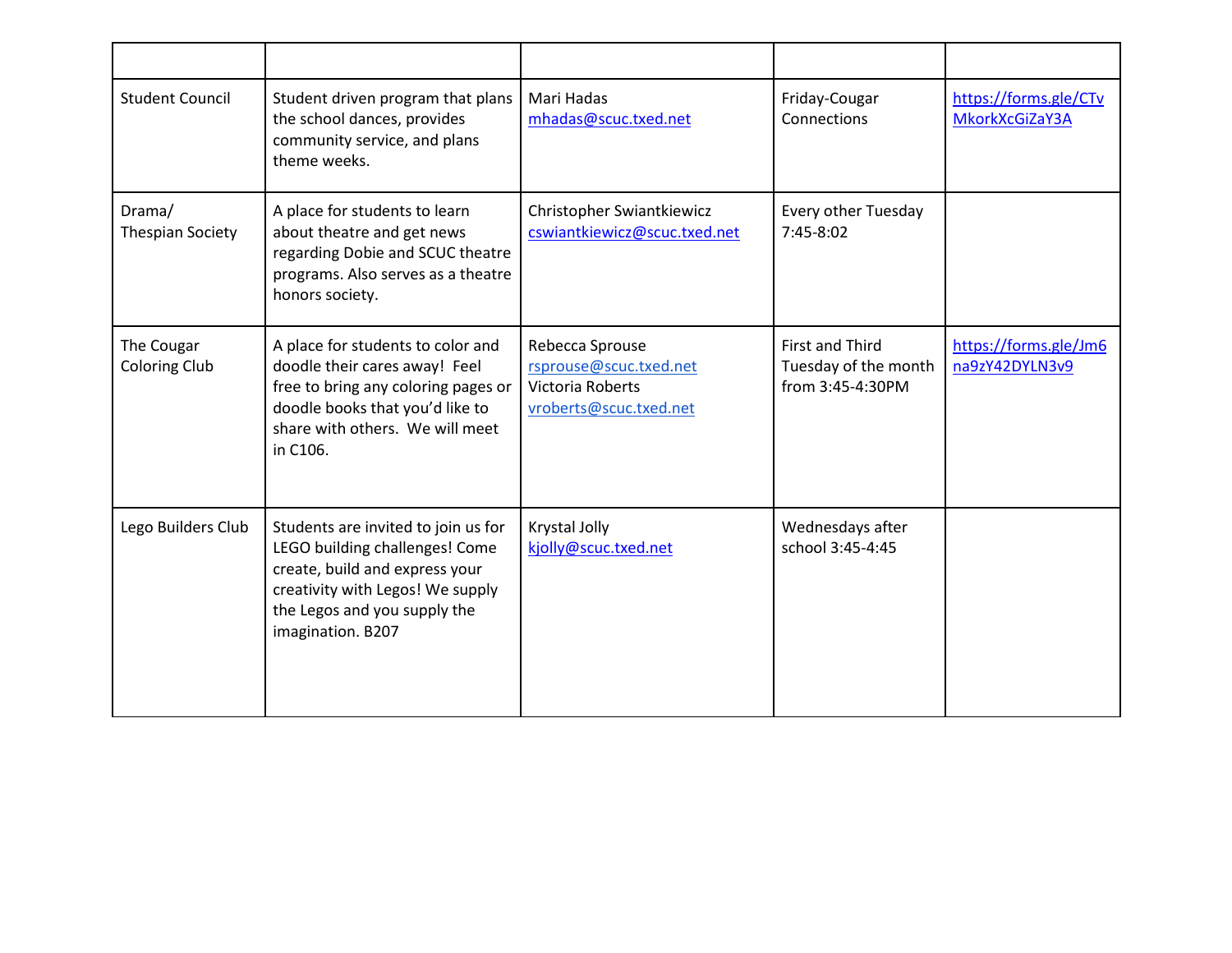| <b>KINDNESS CLUB</b> | The purpose of the<br>Kindness Club is to make<br>the world a better place by<br>spreading kindness in<br>schools, communities, and<br>at homes. This year we<br>will focus on spreading<br>kindness on campus. Be a<br>part of something new, never<br>before has this club been at<br>Dobie JH.<br>Do you enjoy,,,<br>helping others?<br>doing good deeds?<br>make others feel good?<br>If so, you might be ready to<br>join the Kindness Club | Pamela Orr-Atwood<br>porratwood@scuc.txed.net | Wednesdays @<br>7 pm<br><b>Meeting ID:</b><br>767 7962<br>8470<br>Passcode:<br>kindness | Dobie JH KINDNESS<br><b>CLUB</b>                                             |
|----------------------|--------------------------------------------------------------------------------------------------------------------------------------------------------------------------------------------------------------------------------------------------------------------------------------------------------------------------------------------------------------------------------------------------------------------------------------------------|-----------------------------------------------|-----------------------------------------------------------------------------------------|------------------------------------------------------------------------------|
| Cheerleaders         |                                                                                                                                                                                                                                                                                                                                                                                                                                                  | Ms. Petersen<br>apetersen@scuc.txed.net       |                                                                                         | https://www.scuc.txe<br>d.net/Page/8143#cal<br>endar60604/202110<br>24/month |